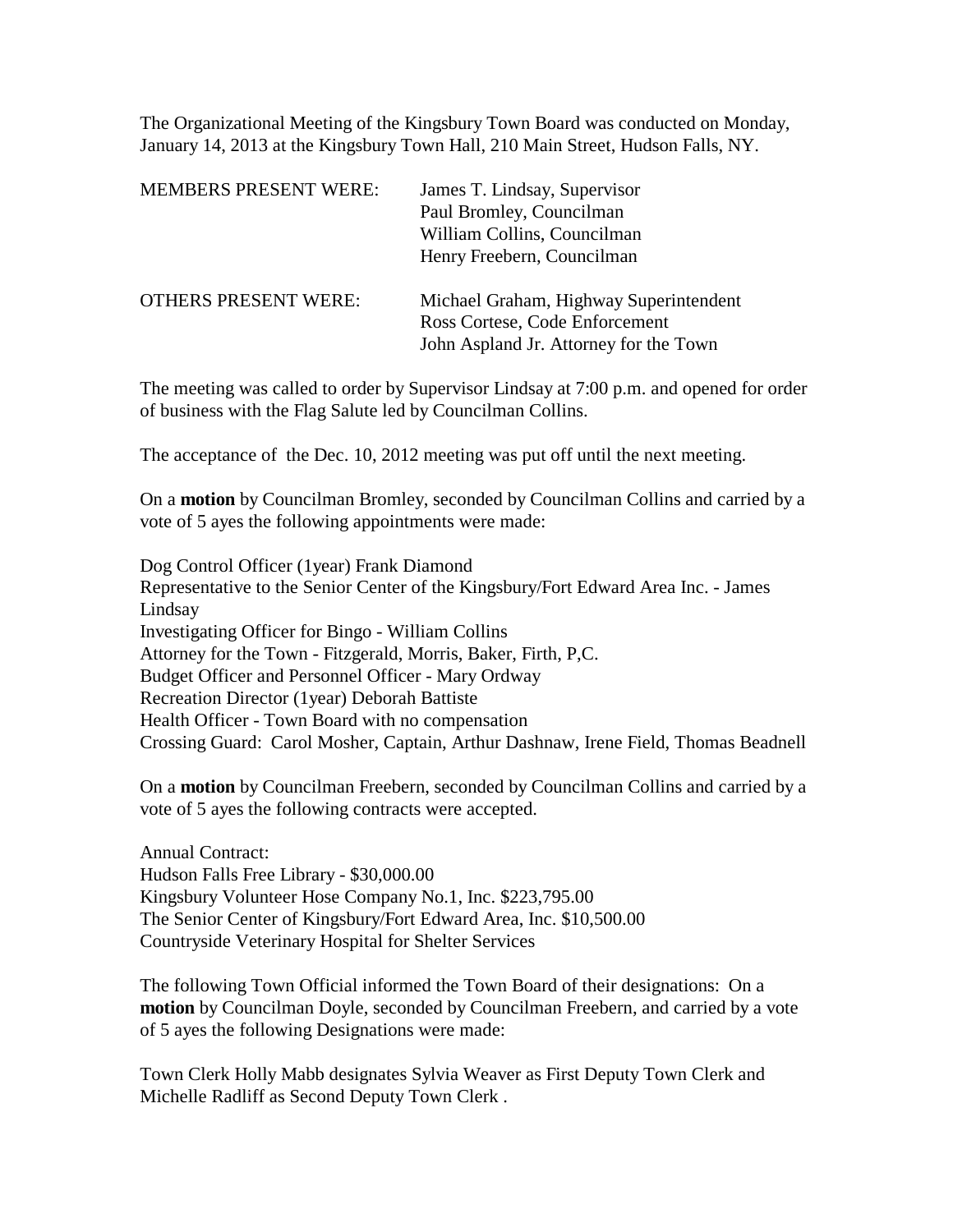Cynthia Bardin Receiver of Taxes and Assessments designates Linda S. Bowe as First Deputy Receiver and Frances A. Lewis, Second Deputy Receiver.

Highway Superintendent Michael Graham designates Timothy Morgan, Deputy Highway Superintendent and James Chase, Water Superintendent.

Town Justice Michael Keenan designates Laura Barody, Justice Court Clerk.

Town Supervisor Lindsay designates Henry C. Freebern, Deputy Supervisor

On a **motion** by Councilman Doyle seconded by Councilman Freebern and carried by a vote of 5 ayes the following position were designated by the Town Board.

Records Management Officer, Issuing Officer for Bingo and Games of Chance, Issuing Agent for Disabled Parking Permits and Records Access Officer - Holly Mabb

Board of Ethics: Holly E. Mabb, Walter Sutliff and Ron Baker

Official Town Newspaper - The Post Star

On a **motion** by Councilman Freebern, seconded by Councilman Doyle and carried by a vote of 5 ayes to designate Glens Falls National Bank and Trust Company as the Official Town Depository for deposit and safekeeping of all Town funds. Mr. Doyle asked if we had looked around at different banks and if not that we should .

Town Board meetings will be the second and fourth Monday at 7:00 p.m.

On a **motion** by Councilman Bromley, seconded by Councilman Freebern and carried by a vote of 5 ayes the comptroller shall have ninety (90) days after the close of the fiscal year to submit the annual Report to the Town Board and the Office of the State Comptroller. Also a copy to the Town Clerk within ninety (90) days after the close of the fiscal year and that the Town Clerk shall cause a summary of such report to be published within ten (10) days after receipt in the Post Star.

On a **motion** by Councilman Freebern, seconded by Councilman Doyle and carried by a vote of 5 ayes the mileage rate for Town Officials who use their own vehicles for Town Business was set at \$.50 cents per mile.

On a **motion** by Councilman Doyle, seconded by Councilman Freebern and carried by a vote of 5 ayes to accept Supervisor Lindsay appointments:

Recreation Commission Liaison - Henry Freebern; William Collins, alternate Public Safety: Councilman Freebern and Councilman Doyle Building and Grounds/Highway - Councilman Freebern and Bromley Insurance - Councilman Collins and Doyle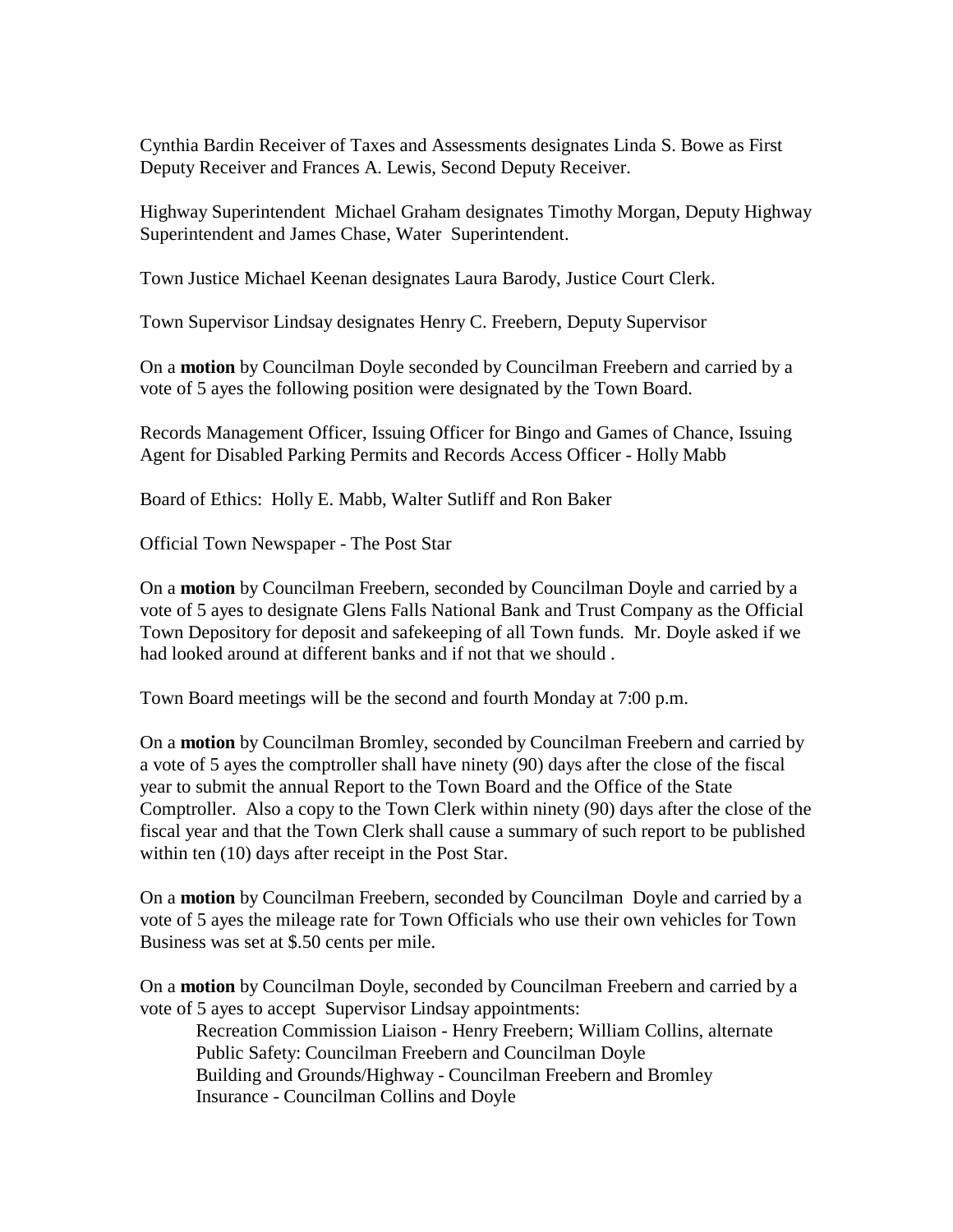Legal/Legislative - Councilman Collins and Doyle Budget/Personnel - Councilman Collins and Bromley

Supervisor Lindsay passed out information regarding the Association of Towns meeting that is coming up incase anyone was interested in going.

Mr. Lindsay reported that he had received a letter from Upstate Appraisal Service and that they had reviewed the proposed appraisal for the  $1177 \& 1189$  Dix Ave property. Neil Cherkosly feels based on his review of the contract and original evaluation , the \$575.000 offer seems like an excellent one for this property. This assumes that the hookup cost into the Washington Co. sewer district would be \$2,500/unit and that around 100 units could be approved per my report. The purchaser would certainly be considered a "motivated" party based on being an abutting owner. It seems highly unlikely that anyone would pay more in the current market . The attorneys are drafting up an agreement to show cause and will take it to Judge Krogman for permission to sell the property.

Supervisor Lindsay said that he, Councilman Bromley, Mayor Barton, Mr. Cook and Jim Gallagher from the Village had met with Frank Yakubec the architect to go over some different designs for a addition to the Village Hall. They chose two designs that they thought would work and Mr Yakubeck will now develop it more with two different options. He will come up with a 3D design so that people will be able to understand them better. He should have a plan back to us by the end of February. Before there is a final decision the employee should get a chance to look it over for there input.

Councilman Bromley said that the Engineers are still working on the new Highway plans and that hopefully by April they will be ready to go to bid. Mr. Bromley stated they hope to be ready to go out for bids on the well soon.

Mr. Lindsay had received a letter from Recreation Director Debbie Battise that the Recreation commission would like to appoint Rebecca Smith to fill the vacancy of Stacey Davis. They would like to appoint Bruce Inglee as an alternate Recreation Commission member to replace Rebecca's Vacancy. **Motion** by Councilman Freebern, seconded by Councilman Collins and carried by a vote of 5 ayes to accept these appointments.

Supervisor Lindsay reported several Budget Transfers for year ending 12-31-2012

**Motion** made by Councilman Freebern, seconded by Councilman Collins and carried by a vote of 5 ayes for the following transfer.

|     | From: Budg. Prov. Other Uses 3.9620.0 |          | 26,200 |
|-----|---------------------------------------|----------|--------|
| To: | Machinery equip                       | 3.5130.2 | 26,200 |

**Motion** made by Councilman Doyle, seconded by Councilman Collins and carried by a vote of 5 ayes for the following transfer.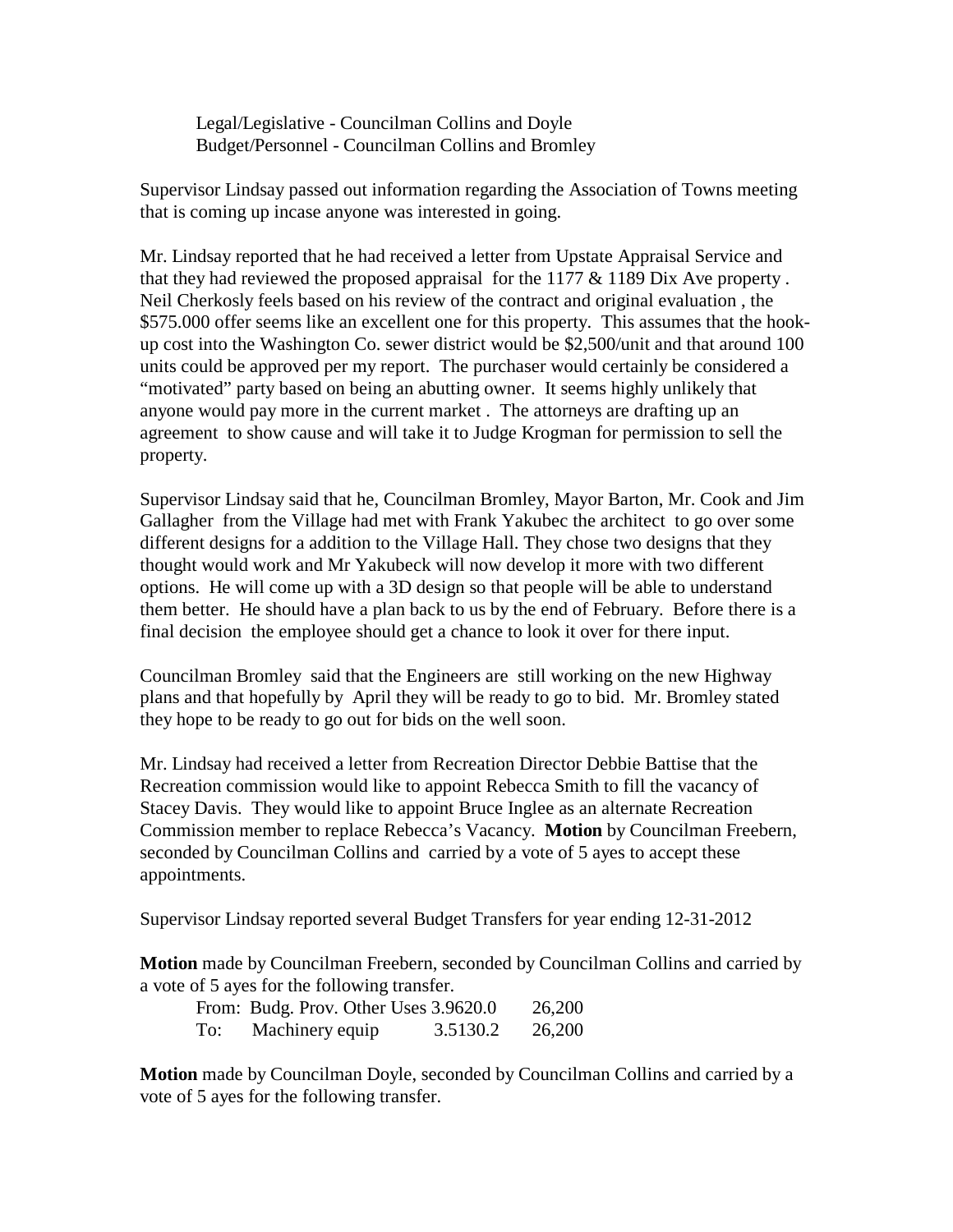|     | From: Central Garage Capital 10.513.2 |           | 1,280.00 |
|-----|---------------------------------------|-----------|----------|
| To: | Engr. Cap. Project                    | 10.1440.4 | 1,280.00 |

**Motion** made by Councilman Freebern, seconded by Councilman Collins and carried by a vote of 5 ayes for the following transfer.

|     | From: Supervisor Cont. | 1.1220.4 | 1,300.00 |
|-----|------------------------|----------|----------|
| To: | Comptroller Cont.      | 1.1315.4 | 1.300.00 |

**Motion** made by Councilman Doyle, seconded by Councilman Bromley and carried by a vote of 5 ayes for the following transfer:

|     | From: Bridges P.S. | 3.5120.1 | 5,000 |
|-----|--------------------|----------|-------|
|     | Bridges Contr.     | 3.5120.4 | 2,500 |
| To: | Machinery Contr.   | 3.5130.4 | 7,500 |

**Motion** made by Councilman Freebern, seconded and carried by a vote of 5 ayes for the following Budget Amendment for Year End 12-3-2012.

| Increase Revenues - Sale of Equipment 3.2655  | \$35,000.00 |
|-----------------------------------------------|-------------|
| Increase Approp. Machinery Equipment 3.5130.2 | \$35,000.00 |

Highway Superintendent Michael Graham reported that he had been having not so good reports from the state on the tow culvert on Town Line Road going over Wood Creek The pipes are wearing out and we need to repair them now. There are 2 pipes that need to be repaired as there is rot at the bottom of the two tubes. This problem is shared by the town of Argyle and the work and expenses to repair these two pipes will be shared 50-50 by the town of Argyle. The expected cost for the pipes for the relining are \$37,000 for a set that would be guaranteed for 40 years and \$44,000 for a set that would be guaranteed for 60 years.

Ross Cortese code enforcement told the board that he and Attorney Meyer have been working on Zoning changes for the Town and they would be submitting the changes to them for Board approval.

Councilman Bromley stated he understood that the berm, sound wall and storm water work was not done by RWS as they said they would do and he wanted to know what action the board could do about the failure to do so. Mr. Cortese said that he would send a letter of non compliance to them giving them a time frame to comply to having the berm, sound wall and the stabilization done. If at that time they still haven't complied the Town Board will hold a meeting to decide how to take action on them.

A **motion** made by Councilman Freebern, seconded by Councilman Bromley and carried by a vote of 5 ayes to entered into executive session at 8:00 p.m. to discus litigation.

A **motion** made by Councilman Collins, seconded by Councilman Freebern and carried by a vote of 5 ayes to enter back into regular session.